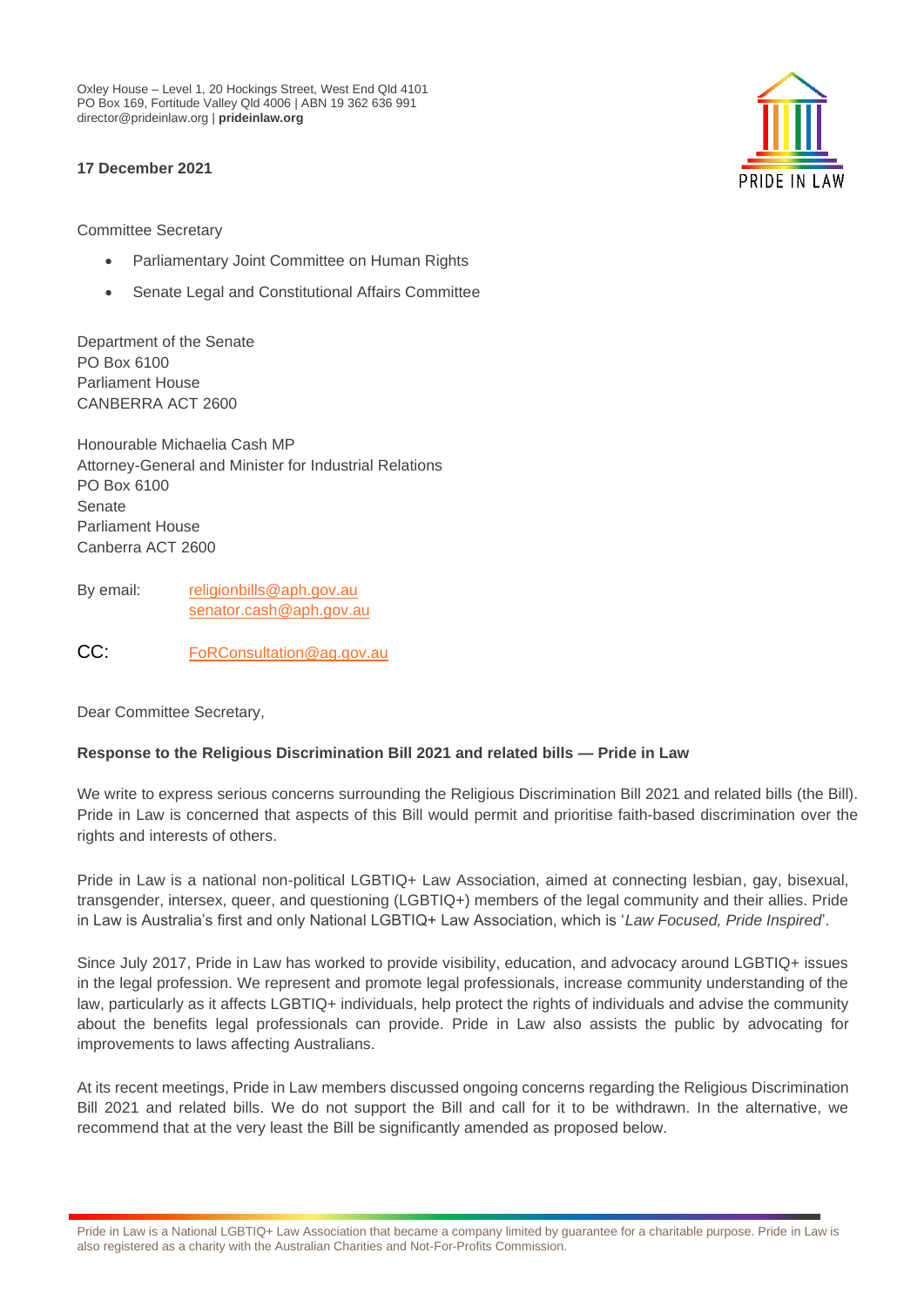On 26 November 2021, pursuant to clause 7(c) of the *Human Rights (Parliamentary Scrutiny) Act 2011*, the Attorney-General [referred](https://www.aph.gov.au/-/media/Committees/Senate/committee/humanrights_ctte/inquiries/Religious_Discrimination/Referral_letter_from_AG_241121.pdf?la=en&hash=F6479A71BE7172220B64FDBB7C1AFFCCDCDB8C28) to the Parliamentary Joint Committee on Human Rights the following matters for inquiry and report by 4 February 2022:

- The [Religious Discrimination Bill 2021;](https://www.aph.gov.au/Parliamentary_Business/Bills_Legislation/Bills_Search_Results/Result?bId=r6821)
- The [Religious Discrimination \(Consequential Amendments\) Bill 2021;](https://www.aph.gov.au/Parliamentary_Business/Bills_Legislation/Bills_Search_Results/Result?bId=r6819)
- The [Human Rights Legislation Amendment Bill 2021.](https://www.aph.gov.au/Parliamentary_Business/Bills_Legislation/Bills_Search_Results/Result?bId=r6820)

#### **Privileging religious expression over discrimination protections**

Pride in Law's main concern, which precedes other issues in this space, is that the Bill will permit freedom of religious expression at the expense of the enjoyment of other human rights.

If enacted, the Bill will erode fundamental rights that have been hard fought for by minority groups, and will cause direct harm to women, the LGBTIQ+ community, people with a disability and people from minority faith groups.

The Bill, including clauses 7 to 9, will override existing State and Territory protections for these groups Australiawide, allowing discrimination laws to effectively be used as a sword by people of faith against others. Further, clause 11 of the Bill, will permit the Commonwealth Attorney-General to make unchecked changes by using regulatory powers. We made additional comments in relation to the feasibility of clause 15 below.

All members of the community should all have the right, whether at work, school, and in healthcare and other essential service settings, to feel safe and respected.

Our Association is extremely concerned that certain religious statements will be allowed despite other legal discrimination protections in federal, state and territory laws, leaving many Australians vulnerable in public life.

The Bill will allow people to discriminate against and vilify LGBTIQ+ people on 'grounds of religious belief' so long as it is not 'violent'. It will affect people in workplaces, hospitals and medical services, schools and public life. The potential harms LGBTIQ+ people will be exposed to as a direct result of this legislation are significant and may have catastrophic consequences.

Further, in our view, this Bill does not protect all people of faith, and so does not represent true religious freedom.

In our view, clause 41 of the Bill overrides federal, state and territory discrimination protections, and Tasmanian offensive conduct provisions. Laws should not favour the rights of one group over another.

#### **Impact on the Legal Profession**

The Bill places employers in precarious positions, where they must navigate on the one hand, a duty of care under workplace health and safety legislation to provide a safe and inclusive workplace for all employees, and on the other hand, the rights of employees to make "statements of belief" that will offend, insult or humiliate others.

Pride in Law considers that clause 15 is unworkable and should be omitted, as it will make it difficult for professional regulatory bodies, such as law societies and medical boards, to respond to or discipline members who make offensive, humiliating, derogatory or insulting "statements of belief" outside work contexts. Legal practitioners are subject to stringent professional and ethical guidelines under the Australian Solicitors Conduct Rules, which require practitioners to refrain from engaging in any conduct that could bring the profession into disrepute.

Where a legal practitioner, in a personal capacity, expresses a "statement of belief" about legal decisions or court processes (by stating on social media, for example, that a decision is immoral or contrary to Christian teaching, or by suggesting that a judge's decision reflects a lack of morality), there is no mechanism whereby that practitioner could be the subject of investigation or disciplinary action. While clause 15(2) qualifies that a qualifying body will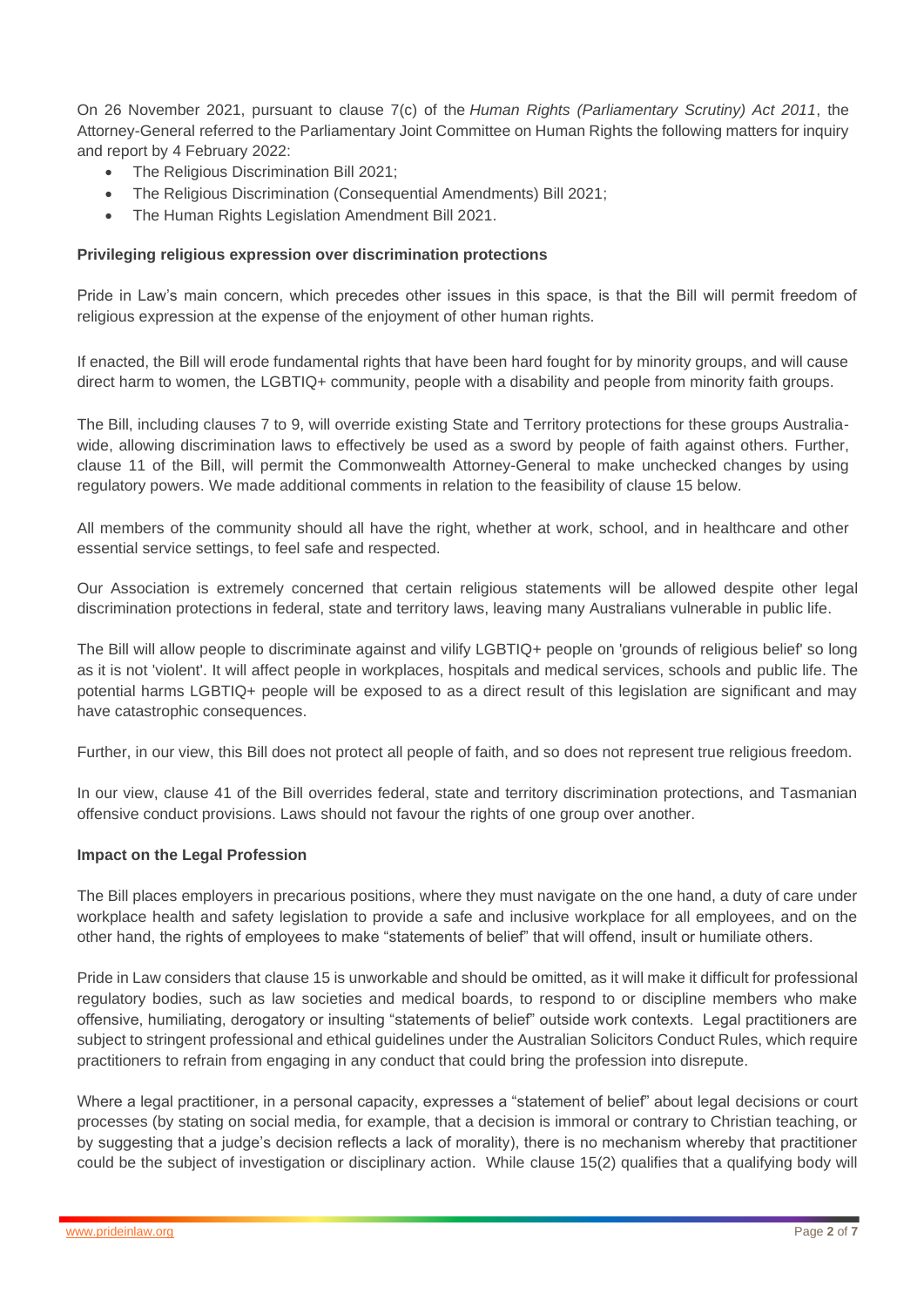not discriminate against a person if "compliance with the qualifying body conduct rule by the person is an essential requirement of the profession", it is unclear what types of "statements of belief" would fall in or out of the exemption's scope.

If passed, the Bill will allow lawyers to make statements of belief even when these comments could damage the reputation of the justice system.

Currently legal practitioners can be disciplined if they make a public comment that could undermine the community's confidence in the administration of justice. However, clause 15 of the Bill restricts professional bodies from disciplining a lawyer or barrister who makes such a comment if it is a statement of belief made in a personal capacity.

For example, a senior legal practitioner could make a comment on social media that is highly critical of a judge's decision and state that the decision is immoral and contrary to Christian teaching. The legal practitioner could then go further and suggest that the judge's decision reflects a lack of morality in the legal system and even criticise the judge's own character, stating that the judge will be subject to a higher judgement.

In our view, such a comment on social media, even in a personal capacity, could undermine public confidence in the administration of justice and therefore breach the professional conduct rules. However, any disciplinary sanction for such a breach could not be pursued if the Bill is passed, as the comments could be considered a statement of belief made in a personal capacity.

A lawyer's paramount duty is to the court and the administration of justice. Any comments made by lawyers that undermine public confidence in the administration of justice are in breach of those duties. That duty should not be undermined by the 'statement of belief' provision in the Bill.

It should always be possible for state and territory legal regulatory bodies to investigate and respond to breaches of professional conduct rules.

## **Overriding of State and Territory laws**

The Bill is clear in that it seeks to override existing State and Territory anti-discrimination laws, particularly in relation to "statements of belief". This is likely to reduce the authority of State tribunals, which hear the vast majority of the country's discrimination claims.

Where a person is accused of discrimination claims they were making a "statement of belief", State tribunals will be largely unable to deal with the claim. Rather, the victim will be required to take their claim to the Supreme Court, which is likely to be prohibitively expensive and take years to resolve.

## **Enshrining religious privilege in law**

It is our position that clause 10, effectively enshrines religious privilege in law. In other words, where religious bodies act "in good faith" in ways that can be justified as being in accordance with their beliefs, such acts cannot be deemed to be unlawful discrimination under any Australian discrimination law.

There will be no consequences for misconduct. Clause 15 of the Bill will make it difficult for professional bodies (such as legal associations and medical boards) to respond to members that make offensive, uninformed, insulting, demeaning or damaging statements based in or about religion outside work contexts. For example:

- A medical body may not be able to reprimand a nurse that tells a patient that their HIV is a punishment from God.
- A Law Society may have little flexibility to consider whether statements made outside work contexts can nonetheless cause harm to colleagues or clients, or undermine public confidence in the profession.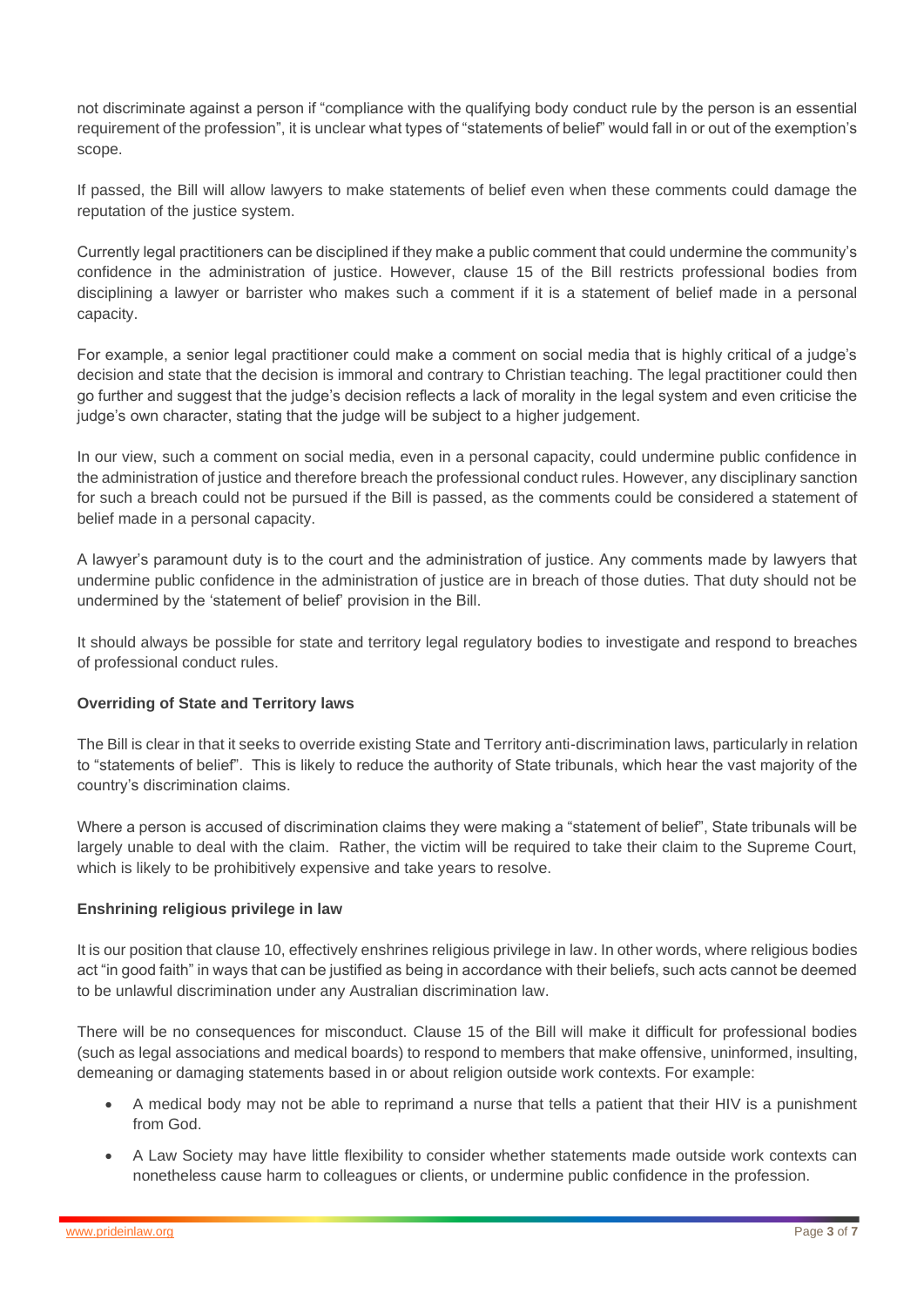Will entrance already existing discriminatory policies on faith-based organisation's hiring and dismissal processes. Clauses 7 to 9 of the Bill will allow faith-based hospitals, aged care facilities, accommodation providers and disability service providers to discriminate against people with different or no religious beliefs in employment. These broad exemptions already exist, in some degree, in many State and Territory anti-discrimination laws.

Church-run institutions are collectively among the largest non-government employers in the nation. Hiring and firing in a considerable number of employment positions may now be based on a religious test, in accordance with the governing organisation's faith.

This Bill will establish double standards in the law, allowing religious organisations the ability to discriminate against others with different or no belief. It is unacceptable that this Bill creates protections for companies associated with religious individuals who are refused services, goods or facilities because of views or events that are offensive to many.

In addition, all faith-based service providers either receive government funding or are exempt from paying the full range of federal or state taxes. These taxpayer-funded institutions should not have the power to hire and fire based on their religious faith.

This essentially creates a form of legalised, government-sponsored "employment discrimination", where a significant proportion of the population is barred from employment at the largest non-government employers in the country.

Pride in Law holds significant concerns that religious organisations will be allowed to discriminate against others with different beliefs or non-belief. This places religion squarely in a position of legal privilege beyond any other discrimination legislation.

## **The need for an appropriate balancing of rights**

There is no doubt that freedom of religion is a fundamental human right that should be appropriately protected in any liberal democratic society. Australia is party to a number of international law instruments, including the *Universal Declaration of Human Rights* (UDHR),<sup>1</sup> which, although not a binding treaty, affirms that:

[e]veryone has the right to freedom of thought, conscience and religion; this right includes freedom to change his religion or belief, and freedom, either alone or in community with others and in public or private, to manifest his religion or belief in teaching, practice, worship and observance.<sup>2</sup>

Article 2 of the UDHR grants each person such rights 'without distinction of any kind', including on the basis of religion.<sup>3</sup> Australia also signed and ratified the *International Covenant on Civil and Political Rights* (**ICCPR**).<sup>4</sup> Article 18 of the ICCPR guarantees religious freedom, and provides that the '[f]reedom to manifest one's religion or beliefs may be subject only to such limitations as are prescribed by law and are necessary to protect public safety, order, health, or morals or the fundamental rights and freedoms of others.<sup>'5</sup>

Pride in Law acknowledges the right of all persons to hold and practice their beliefs as a fundamental human right. The Bill, however, fails to achieve an appropriate balance of rights between freedom of religion and other fundamental human rights, the most relevant being the right to equality before the law and the right to nondiscrimination based on other factors (such as sex, gender identity, sexual orientation, or disability). Article 2(1) of

5 ICCPR art 18(3).

<sup>1</sup> *Universal Declaration of Human Rights*, GA Res 217A (III), UN GAOR, UN Doc A/810 (10 December 1948) ('UDHR').

<sup>2</sup> UDHR art 18.

<sup>3</sup> UDHR art 2.

<sup>4</sup> *International Covenant on Civil and Political Rights*, opened for signature 19 December 1966, 999 UNTS 171 (entered into force 23 March 1976), which Australia ratified in 1980.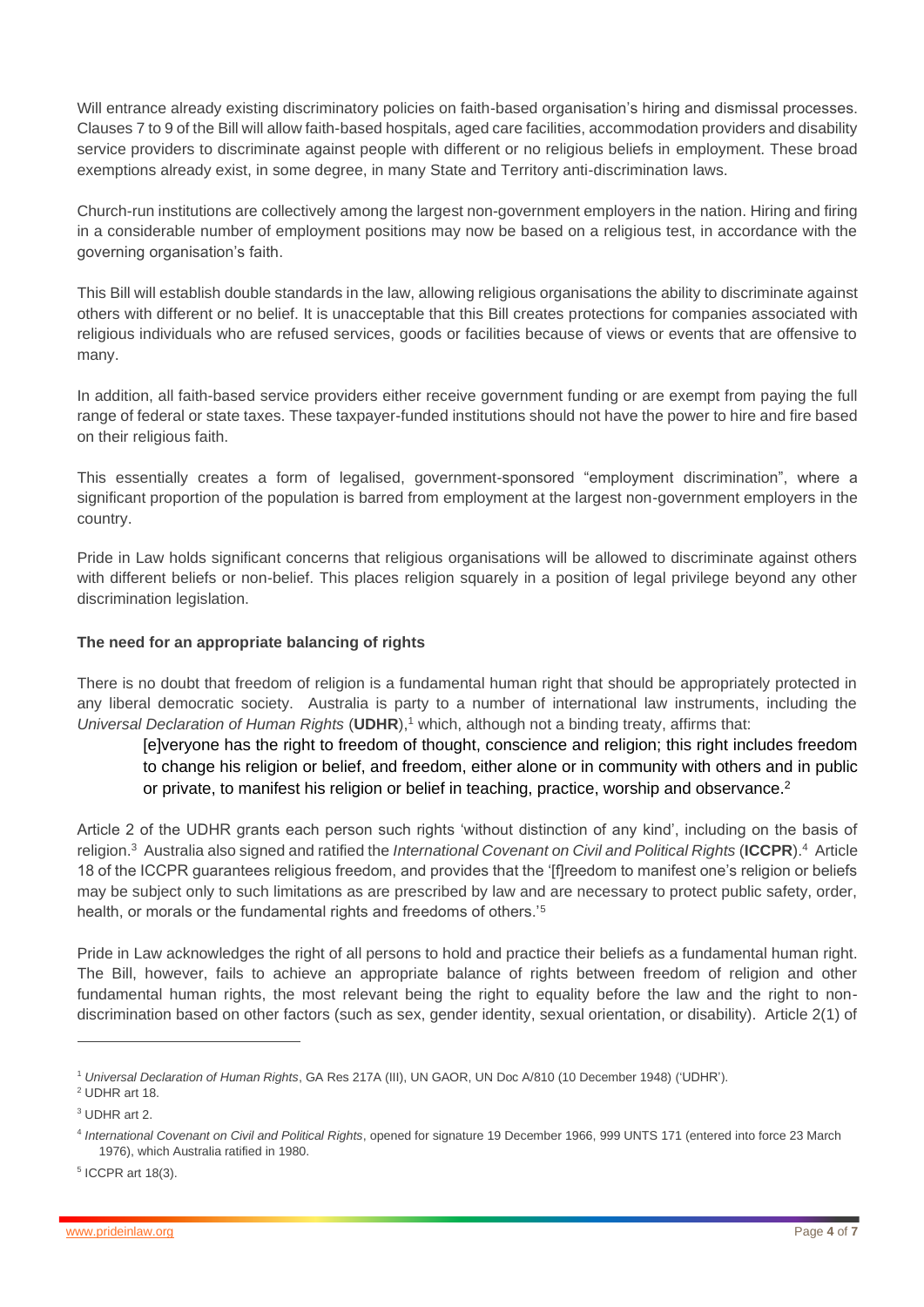the ICCPR requires that each party undertake 'to respect and to ensure to all individuals within its territory and subject to its jurisdiction the rights recognized in the present Covenant, without distinction of any kind, such as…religion…or other status'. Article 26 of the ICCPR states:

All persons are equal before the law and are entitled without any discrimination to the equal protection of the law. In this respect, the law shall prohibit any discrimination and guarantee to all persons equal and effective protection against discrimination on any ground such as race, colour, sex, language, religion, political or other opinion, national or social origin, property, birth or other status $6$ 

The right to non-discrimination and the equal protection of the law 'constitute a basic and general principle relating to the protection of human rights'.<sup>7</sup> While protecting people against discrimination on the grounds of religious belief (or non-belief) is an important objective, the Bill goes further, to override existing Federal, State and Territory antidiscrimination laws that provide "statements of belief" with immunity from legal consequence. In its quest to protect religious freedom, the Bill enshrines the right to discriminate against people for other reasons.

Accordingly, Pride in Law recommends that existing State and Territory legislative frameworks be reviewed to ensure they adequately protect freedom of religion.

# **Complexity of drafting and inappropriate use of language**

The Bill is bizarrely complicated and poorly drafted, and will lead to increases in complex, unnecessary and costly litigation. For example, at clause 7(1) the Bill provides that "it is not discrimination for a religious primary school to require all of its staff and students to practice that religion". It would be better if the Bill rightly acknowledged this as a form of discrimination, by providing instead that "it is lawful discrimination for a religious primary school to require all of its staff and students to practice that religion".

Other language used in the Bill should be clarified for legal certainty. For example, a "religious belief or activity", as defined in clause 5 of the Bill, arguably does not include "not holding a religious belief" or "not engaging in religious activity". Clause 7(4) is particularly unclear, providing that "a religious body does not discriminate against a person under this Act by engaging, in good faith, in conduct to avoid injury to the religious susceptibilities of adherents of the same religion as the religious body", yet notes that conduct that is not discrimination under the Bill might still be direct or indirect discrimination under some other anti-discrimination laws, unless it is a "statement of belief" in which case, by virtue of clause 12, it does not constitute discrimination for the purpose of any other Federal, State or Territory anti-discrimination legislation.

## **Other issues**

In addition to the above concerns, Pride in Law submits that the Bill has other significant issues, these include:

- The bill would be inconsistent with article 2 of the Universal Declaration of Human Rights international human rights law.
- Pride in Law warns that it could be unconstitutional because it curtails other rights.
- Under clause 11 of the Bill, the Commonwealth Attorney-General will be able to make changes to the law by using regulatory powers.
- The Religious Discrimination Bill as currently drafted does not validate Article 18(2) of the International Covenant on Civil and Political Rights (ICCPR), which gives equal rights to "freedom of thought and conscience" (including not having any religious beliefs); nor does it validate Article 20(2), "Advocacy of …

<sup>6</sup> ICCPR art 26.

<sup>7</sup> Human Rights Committee, *General Comment 18: Non-Discrimination,* 37th sess, UN Doc HRI/GEN/Rev.1 (10 November 1989) [1].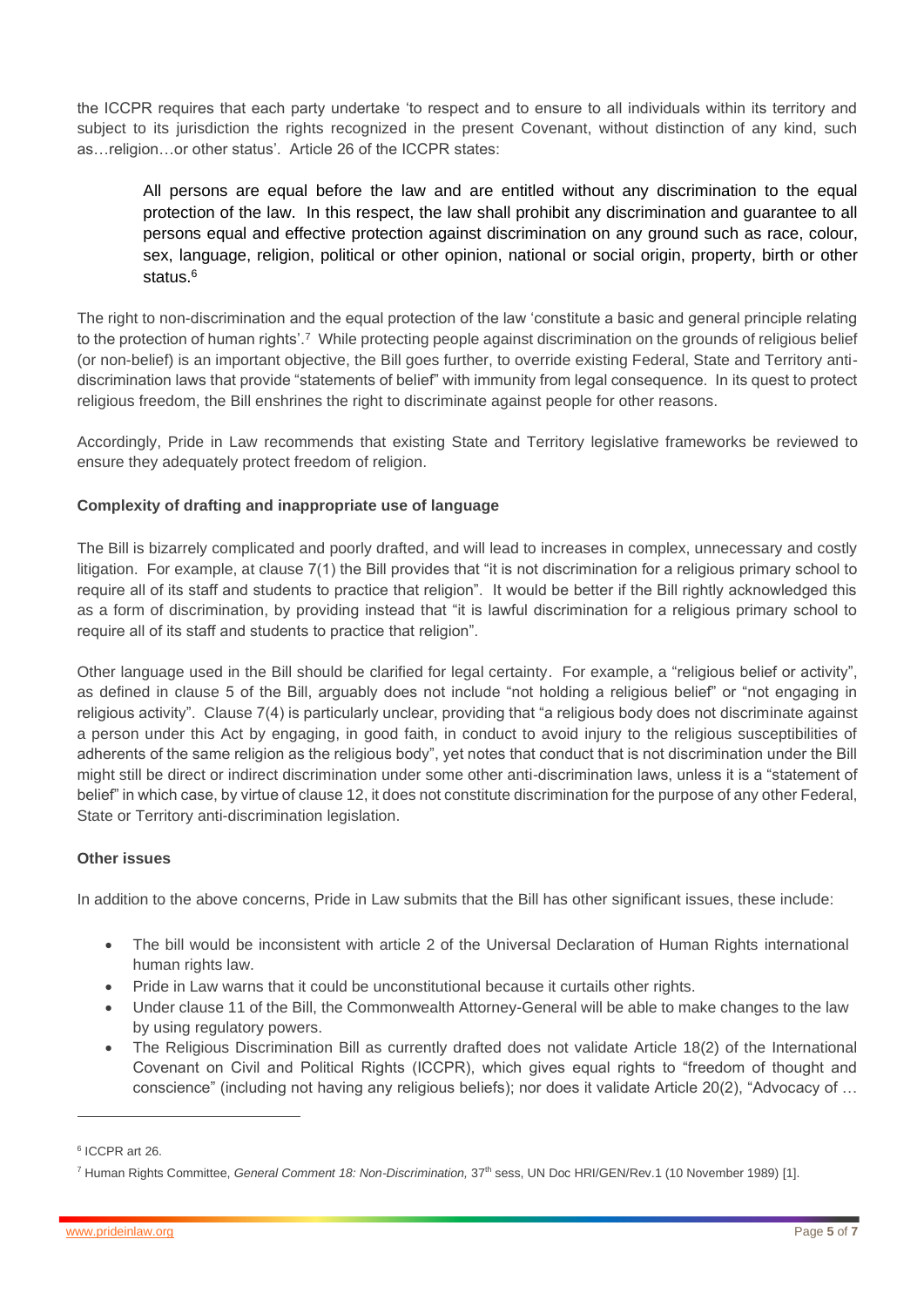religious ... discrimination, hostility or violence shall be prohibited by law", which includes discrimination by religion.

- The Bill's reliance of using the term "statements of belief" as a way of offering protection for religious expression is also fraught with significant difficultly. Our submission is that this is not a well-understood concept and will lead to considerable confusion in the courts and community.
- The Commonwealth Government recently had a significant and important Royal Commission into Institutional Responses to Child Sexual Abuse. A key recommendation from that Royal Commission was the requirement into the disclosure of sexual abuse, even an admission during confession. However, the Vatican has reaffirmed that Catholic priests cannot reveal to outsiders what they learn in confession, as "this duty comes directly from God." This openly defies the mandatory reporting laws now enacted in various Australian states and territories requiring priests to report all knowledge of child sex abuse -- even if gained through confession. Granting religions legal privilege will worsen this problem, resulting in people of different religions following different laws in preference to Australian law, based on their beliefs and the teachings of their religious leaders.
- The Bill would allow a person to use their religious belief as a cover for launching sexist and prejudiced attacks against women, and to undermine laws granting rights to women. Its unnecessarily complex clauses provide new avenues for religious "anti-choice" conservatives to attack access to abortion, promote patriarchal agendas and advance other forms of gender bias.
- The Religious Discrimination Bill is out of step with all other existing anti-discrimination legislation in that it protects a conscious choice (the conscious and changeable choice of belief over non-belief) rather than an innate trait (such as age, race, gender, disability or orientation) – and moreover, does so by reducing these other protections
- A Religious Freedom Commissioner is unnecessary. Further, it would isolate the LGBTQI+ community who remain without their own Commissioner or equivalent.
- It encompasses protections that are not needed and privileges that are harmful, overly complicated, open to abuse, socially divisive and morally wrong.

Pride in Law respects all communities, religions, beliefs and a person's right to live according to their faith, or, indeed, of no faith. It is through this mutual respect that life can flourish.

Our Association does not support this bill. Overall, the second draft of the Religious Discrimination Bill goes too far in prioritising religious rights over all others. In our view, the second draft of the Religious Discrimination Bill goes well beyond the general indirect discrimination provision.

The idea behind the bill is a good one: to prohibit discrimination based on religious belief or non-belief. However, in its current form, the bill provides too many broad and special protections to those of religious faith. The best guarantee for religious freedom is human freedom.

Pride in Law supports members of all faith groups who wish to respectfully practice their faith, but Australian laws should protect all of us, equally. This Bill does not protect religious people or uphold the right to religious freedom. Rather, it enshrines in Australian law the right to discriminate.

We do not support the Bill and call for it to be withdrawn. If the government is serious about fulfilling its election commitment, it would end discrimination against LGBTIQ+ students and staff in religious school by delivering simply legislation top stop schools from expelling students, discriminating against students and staff, or firing staff and educators for identifying as part of the rainbow community.

Pride in Law stands for equality, not privilege. Unfortunately, in our view, the Bill does not offer equality. It builds on the existing privilege of some organised religion to deny equal rights to LGBTIQ+ Australians and other minorities. This Bill divides Australian communities, provides different standards for different people and will permit people with extreme views to stigmatise and cause harm.